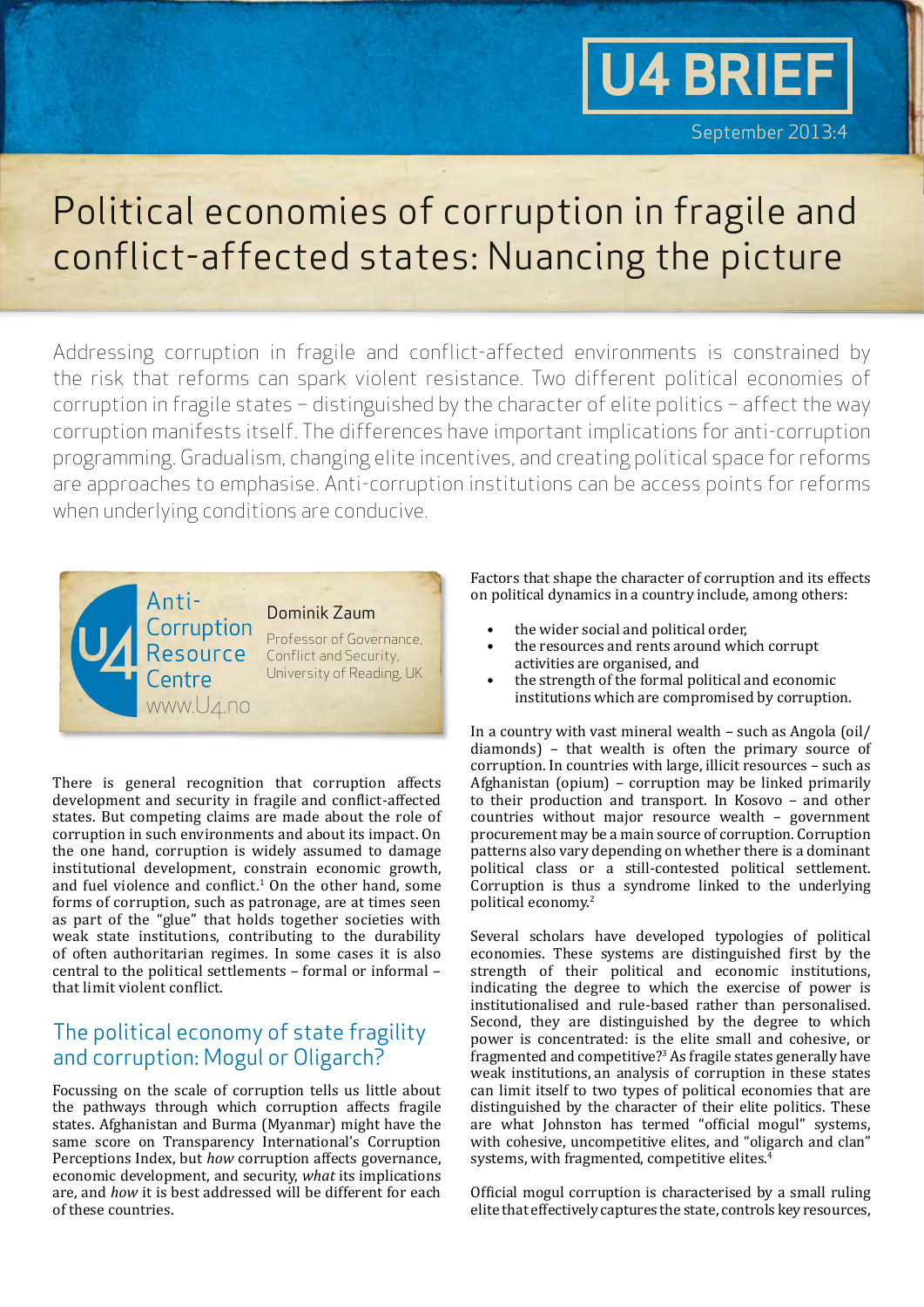and dispenses patronage. Potential challengers are either suppressed or co-opted into the elite. Mogul corruption can be very stable, especially if patronage structures are interwoven with other social bonds, such as kinship or religious ties. Patron-client relationships tend to extend beyond elites and draw large numbers of people into networks of corruption. Examples include Uzbekistan, Burma (Myanmar), Cambodia, and, until recently, many Middle Eastern countries. However, as events in Tunisia, Egypt, Libya, and Syria have shown, even with a wide range of beneficiaries, endemic mogul-type corruption can undermine the legitimacy of a regime and fuel popular grievances that can lead to violent protests and the overthrow of these regimes.

Oligarch and clan corruption, on the other hand, is characterised by a divided political elite whose members compete for access to power and control over resources. This is relatively typical of post-conflict countries, especially those with

peace agreements that involve power sharing between different wartime groups and informal elite pacts. The competitive nature of this type of corruption means that these states often suffer from physical, political, and economic insecurity. Oligarchic corruption and insecurity can create opportunities for economic gain for some elites, but it also imposes wider political and economic costs, increasing the likelihood of violence. Examples include Afghanistan, the Democratic Republic of Congo, Bosnia and Herzegovina, and Somalia.

#### Corruption, security and governance

What does the evidence suggest about the impact of corruption on security and governance in fragile states with these two different political economies?

In mogul-type systems, corruption is often associated with stability and the absence of conflict, as it helps sustain political settlements through patronage and ties together elite actors. Corruption that is seen to undercut security by fuelling competition over rents,<sup>5</sup> weakening security institutions, undermining state legitimacy, and increasing the social acceptability of violent challenges to the state,<sup>6</sup> is mostly associated with oligarch and clan-type political orders.

However, the macro-level stability and limited violence associated with mogul corruption can often mask or even fuel insecurity at the level of communities and individuals. Patronage can ensure the literal buy-in of powerbrokers into the new political order. However, the pervasive dependence upon moguls on the part of less-powerful people, who lack political and economic resources and any real protection beyond that deriving from personal loyalty, generates a degree of impunity for the moguls within their jurisdictions.7 It can entrench persistent physical and economic insecurity, for example by encouraging violence or land grabs by individuals protected by patronclient relationships and crony networks, or by facilitating organised crime.

Furthermore, security based on patronage requires constant access to the resources that sustain the patronage



network. Sudden shocks that undermine resource availability – like the withdrawal of external financial support, or a rapid fall in the price of valuable natural resources – can quickly lead to insecurity and conflict. This was witnessed in the wake of the cold war, when financial and military assistance to rulers in developing countries declined rapidly and suddenly, fuelling the rise in "state failure" and conflict.

Corruption affects two aspects of governance in fragile states: the exercise of political authority, and the allocation of public goods and services. Corruption helps determine who exercises public authority both through its impact on elections and through patronage in the selection of public officials. But the processes differ in mogul and oligarchic systems. In the former, elections are likely to be of limited relevance, as rulers often control electoral bodies and can set the rules or use their control over state resources to ensure the desired outcome.8 In the latter, no single group systematically controls electoral institutions, and corruption interferes more directly with the election process through efforts to manipulate the composition of electoral bodies or through bribery or vote buying. Rather than an act of popular choice and accountability, elections become another arena of elite competition over rents. Elections are a central part of the process of legitimating the emerging post-conflict political order and its institutions. If corruption compromises the integrity and credibility of the electoral process, donors risk having to work with local partners in a government whose institutions and policies are unlikely to command local legitimacy. In the worst case, this might fuel violent resistance to the regime.

Beyond elections, both mogul and oligarchic corruption involve the awarding of positions of public authority on the basis of patronage rather than formal, merit-based criteria. Patrimonial relations can involve long-term reciprocal relationships between patrons and clients that bind them together and distribute rents quite widely; this can make political orders structured around such relations very stable.<sup>9</sup> However, such orders can also be dominated by a small number of competing political actors and their supporters, with their competition for power and resources in an insecure environment disrupting the development of institutions and fuelling further insecurity. While mogul-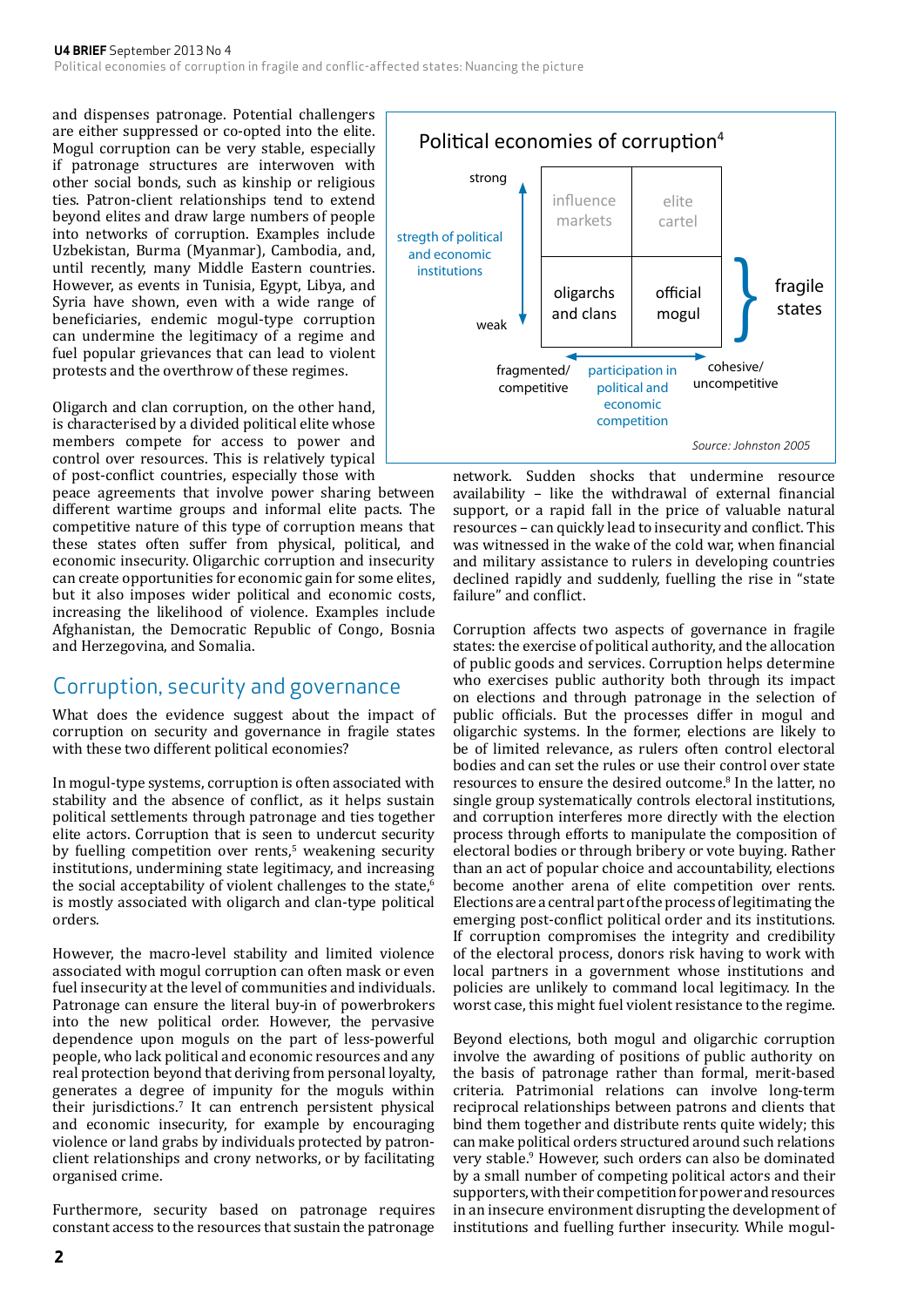type corruption is likely to feature hierarchical, long-term patrimonial ties, oligarch and clan–type corruption tends to involve competitive patrimonial relationships based on narrow common economic interests.10

Although corruption can help populations access some public goods and services, in particular by facilitating black markets and informal service delivery, it is generally considered to have an overwhelmingly negative effect on the quality of public services and on fair and equitable access to services. Corruption reduces funds available for the delivery of public services. For example, it reduces revenue collection by facilitating smuggling and VAT tax fraud at the border, and by enabling tax evasion in return for bribes.11 It also limits access to key services such as health care and education through favouritism or by imposing illegal user charges in the form of bribes.12

#### Implications for anti-corruption efforts in contexts of fragility

Considering corruption as a syndrome that reflects the underlying political economy has several implications for anti-corruption efforts in fragile and conflict-affected countries. The centrality of patronage and corruption to managing politics in fragile states, in an atmosphere of pervasive uncertainty and insecurity, makes it rational for both elite and non-elite actors to engage in corruption, if only to deal with the vagaries of daily life. Many aspects of corruption in fragile states therefore have the character of collective action problems.13 The frequently noted "lack of political will" to address corruption in such environments is therefore a structural aspect of the political economy of fragile states, and addressing corruption ultimately requires changing the underlying political settlement that drives it. Three implications of this stand out.

First, anti-corruption efforts in fragile states need to start from an understanding of the underlying political economy and drivers of corruption, and recognition of the limitations these impose. Attempts to transform the system rapidly may risk triggering violence and instability, as in the case of the Nigerian government's attempt to remove the corrupt system of fuel subsidies in January 2012. Donors have often attempted to ignore the political economy foundations of corruption and focus instead on technical anti-corruption reforms, such as in budget management. Or they may concentrate on local communities, where stronger shared norms and informal institutions can help overcome the collective action challenge that corruption poses. While such interventions have been effective to a degree,14 there are also obvious limitations, as they do not address the underlying structures driving corruption.

The same is true of the internationalisation of anticorruption efforts in some contexts. Examples include the international role in budget processes, such as the Governance and Economic Management Assistance Program (GEMAP) in Liberia. Policing and anticorruption investigations can also be internationalised, as in Kosovo, where the European Union Rule of Law Mission investigates and prosecutes corruption cases, or Afghanistan, where the International Security Assistance Force has investigated corruption. Such efforts can have positive effects while in place, but they require extensive

international political will that is unlikely to be sustained, given the high costs of the interventions. The lasting effect of such efforts and their ability to address the underlying political economy are therefore uncertain.

Second, a key aspect of transforming political settlements that fuel corruption is changing elite incentives, moving away from short-term clientelist politics towards longterm investments in institutions and initiatives that have lasting political pay-offs.<sup>15</sup> This can open up political space for more substantive state-building and anti-corruption reforms. This is likely to be more difficult in competitive and fragmented oligarchic environments, where control over rents and security of tenure are often more tenuous, encouraging short-term rent seeking. Security of tenure provides rulers with incentives to develop more rule-based government that stabilises their relationships both with other elites (who are the main threat to their power) and with non-elites. Key to this is greater central control over resources and over military forces. The greater resilience of such an order can also make it easier to induce rulers to remove highly corrupt individuals from the structures of power and influence and move from "rule by warlords" to "rule over warlords."

Our understanding of how to influence elite incentives in this way remains limited, and what works is also likely to be context-dependent. In addition to a degree of security of tenure, an important condition appears to be pressure from within society for more accountable (and less corrupt) government. This means increasing the political and economic cost of continued clientelism and corruption. Donors have long supported civil society organisations and media freedom to that end, and there is some evidence that civil society has played an important role in publicising corruption problems and keeping corruption on the political agenda.16 However, anti-corruption reforms like the introduction of merit-based civil service systems have in the past often relied on support of reformers within the governing elite.17 Identifying and supporting the building of such coalitions can help generate pressures and momentum for reforms.

A third implication is that anti-corruption institutions are unlikely to have a quick impact on corruption or on the wider political economy, as they challenge the distribution of power and rents. Individuals benefitting from rents are likely to resist such changes, leading to the development of informal institutions that adapt the distribution of rents and power to better reflect existing power balances.18 However, strengthening institutions and actors that can generate and articulate demands for reforms, and that can attenuate elite power, is nonetheless important. Over time, they can change power balances by gradually empowering marginalised groups, or by providing focal points for collective action.19 This can open up opportunities and spaces for further anti-corruption and governance reforms. These institutions and actors can also provide a framework and access points for advancing anti-corruption efforts when the political environment is more conducive.

#### Conclusion

The challenges to anti-corruption reforms are exacerbated in fragile countries, where institutions are weak and